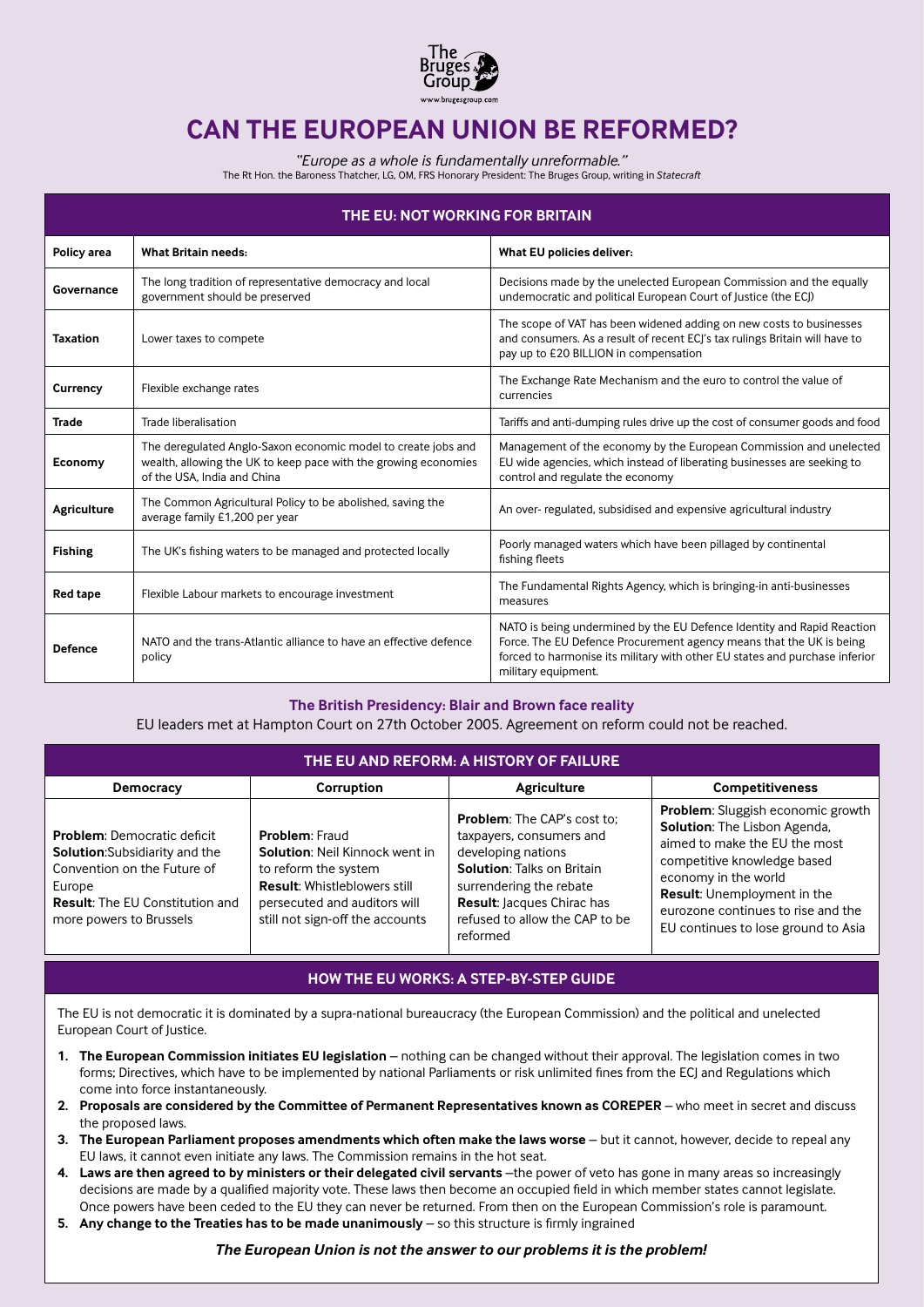# **THE MYTH OF REFORM**

### **REFORM PROPAGANDA**

**THE SANTER COMMISSION**

After the low turnout in the 1999 European elections, and the resignation of the Santer Commission, we began to see a subtle change in the rhetoric coming from the EU institutions.

Instead of "integration", we started hearing calls for "reform", and all community initiatives began to be couched in those terms. But, as one would expect, in the Community dictionary, "reform" is simply another word for integration.

The point was, and is, that if organisations are set up in a certain way, their behaviour is pre-ordained no more able to change than a cat can bark.

What the history of the European Union tells us is that is was set up in a certain way, to do certain things. It embodies at its core the supranational Commission. All the other institutions were designed in such a way that they would either present no challenge to the supremacy of the Commission, or help it in its task of acquiring power.

Given the structure and relationships of the institutions the European Union it can only act in an interfering, bureaucratic and anti-democratic manner. Which it was designed to do in the first place.

### **ENTER BARROSO**

José Manuel Durão Barroso, President of the European Commission, has now seized the gauntlet of the EU's 'reformist' agenda. Barroso has called for reform. In a grandiose statement he announced his proposals for deregulation. One third of screened proposals were to be withdrawn.

This is not in fact liberalisation, no directives and regulations have been scrapped. It simply means that 68 of the latest 183 draft laws will not be proceeded with.

This of course does nothing to eliminate the 102,000 pages of existing EU red tape and the fact remains that 70% of Britain's new laws are made in Brussels.

However, whilst he has been speaking those fine words his administration gained the power to command states to impose criminal sanctions for offences against EU law. Barroso said this "strengthens democracy".

Therefore, it is safe to presume that talk of reform is merely deception to prevent discussion on the EU reaching its logical conclusions.

## **REFORM AND THE EU CONSTITUTION**

The EU Constitution was sold as a constitution that will reform the EU.

The Convention on the Future of Europe, which wrote the EU Constitution, was given a specific reformist agenda by the Laeken Declaration. Events, however, did not proceed as the PR suggests.

- Laeken describes the Union as *"behaving too bureaucratically".* The EU is creating an unelected agency that will enforce the enforcement of the Charter of Fundamental Rights.
- Laeken says, *"the Union must be brought closer to its citizens".* The European Commission can now create an EU criminal code and instruct member-states to bring criminal prosecutions against its citizens. Is that what Laeken meant?
- Laeken highlights the importance of national parliaments, and the Nice Treaty *"stressed the need to examine their role in European integration"*. National Parliaments are still losing influence to the Commission and the European Parliament.

The EU, as we have seen with the way the EU elite ignored the French and Dutch No votes to the EU Constitution, deciding to bring it in by stealth, shows that the EU will not listen. Therefore, asking the EU to reform itself is a dangerous game to play. The reality is that the European 'project' has been set on the course of political integration since its foundation; Britain must accept this fact before the UK can reclaim its democracy.

### **THE MYTH OF LIBERALISATION**

Market forces are incompatible with European integration. The EU's measures that have reduced the role of individual nation-states in economic affairs have been misunderstood as liberalisation. The real aim is to emasculate the nation-state, handing the management of economic affairs to the European Commission. The EU does not seek to own the means of production but it does seek to manage the economy.

| THE MYTH OF BRITISH VICTORIES IN EUROPE                                                                                                                                                                                                                                                                                                                                                                                                                                                                                                                                                                          |                                                                                                                                                                                                                                                                                                                                                                                                                                                                                                                                                                                                                                                                                                                                                                                                                                                                                                                                                                                                                                                                                                                                                                             |  |  |  |  |
|------------------------------------------------------------------------------------------------------------------------------------------------------------------------------------------------------------------------------------------------------------------------------------------------------------------------------------------------------------------------------------------------------------------------------------------------------------------------------------------------------------------------------------------------------------------------------------------------------------------|-----------------------------------------------------------------------------------------------------------------------------------------------------------------------------------------------------------------------------------------------------------------------------------------------------------------------------------------------------------------------------------------------------------------------------------------------------------------------------------------------------------------------------------------------------------------------------------------------------------------------------------------------------------------------------------------------------------------------------------------------------------------------------------------------------------------------------------------------------------------------------------------------------------------------------------------------------------------------------------------------------------------------------------------------------------------------------------------------------------------------------------------------------------------------------|--|--|--|--|
| <b>THE WILSON RENEGOTIATION</b>                                                                                                                                                                                                                                                                                                                                                                                                                                                                                                                                                                                  | THE BUDGET REBATE                                                                                                                                                                                                                                                                                                                                                                                                                                                                                                                                                                                                                                                                                                                                                                                                                                                                                                                                                                                                                                                                                                                                                           |  |  |  |  |
| Harold Wilson's Labour Government was elected<br>in 1974 with the manifesto commitment to 'a<br>fundamentally renegotiation'. A renegotiation was<br>attempted to improve terms. This, however, proved<br>to be a sham.<br>The myth that Britain's relationship with the<br>EU had been improved was a major factor in the<br>referendum of 1975. However the truth remains<br>that nothing really had changed because the EEC as<br>it was then could not change to suit British needs.<br>The only way to be certain that Britain has<br>terms with the EU that the UK can be comfortable<br>with is to leave. | Margaret Thatcher's 1984 rebate back to the British taxpayer is not a shining example of<br>how Britain can make the EU see sense and reform. The amount of the money that the<br>UK gets back from the EU is directly proportional to the amount that the Government<br>chooses not to claim from the EU. To maximise the rebate, lessening the figures of the<br>costs of EU membership, Britain does not claim the full amount from the EU that the<br>UK is entitled to. This is particularly the case in the field of agriculture where British<br>farmers do not receive the grants that they are entitled to and are forced to compete<br>with heavily subsidised continental farmers.<br>Moral and democratic questions can also be raised because an allegedly sovereign<br>nation should not have to ask for its own taxpayer's money back in the first place.<br>The fact that EU grants are match funded by the British Government, often to the<br>tune of 2/3, means that taxpayers money is saved so the rebate is beneficial. But it is an<br>example of how British officials surrender to the 'European' interest at the expense of<br>interests at home. |  |  |  |  |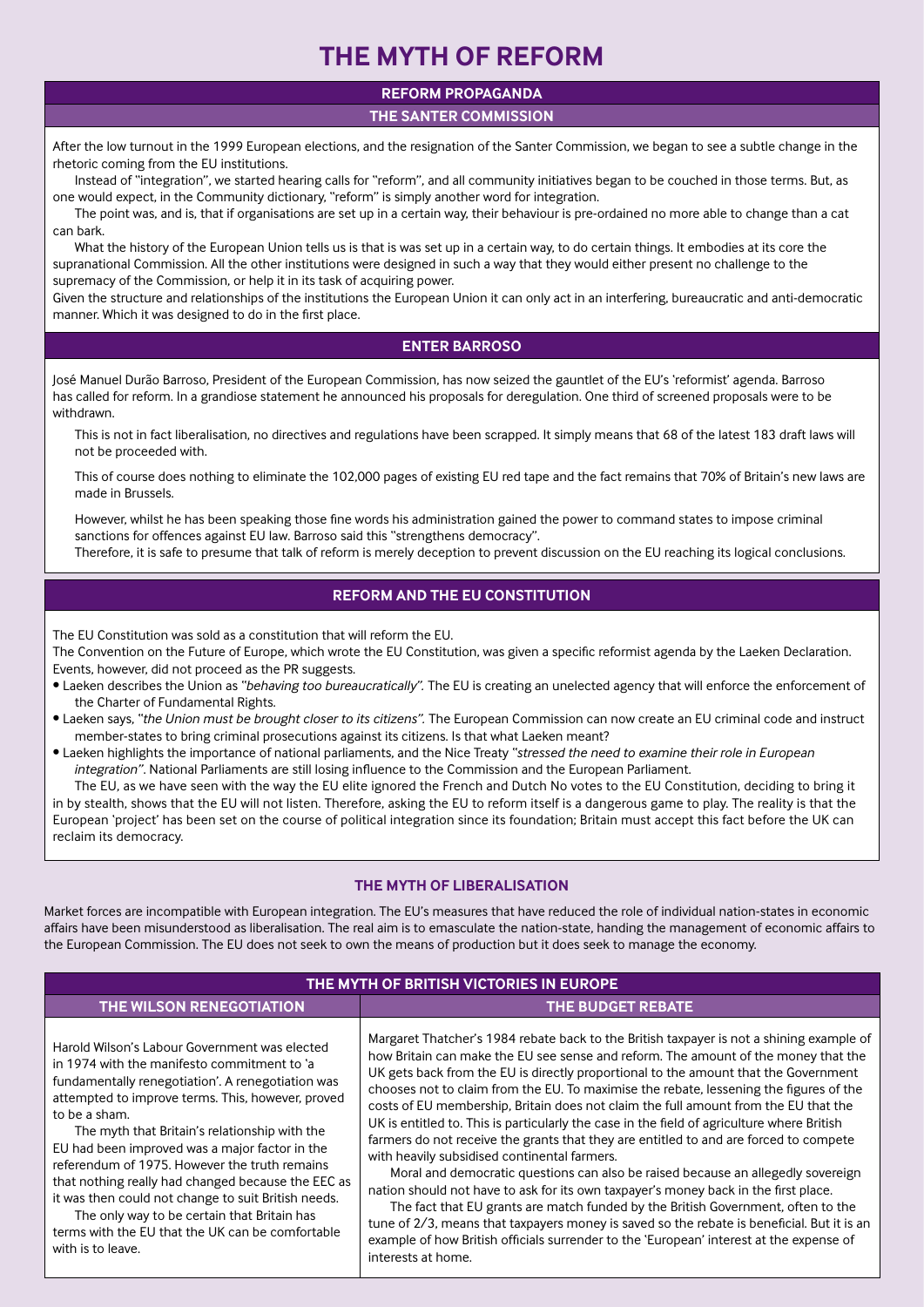# **THE REALITY OF THE EUROPEAN UNION**

#### **ENLARGEMENT THE SOCIALIST LEANINGS OF EUROPE**

The vast majority of EU member-states do not share the British belief in a deregulated market economy. The Heritage Foundation's 2005 index of economic freedom shows that only a handful of EU member states, and none of the Candidate Countries, share Britain's economic philosophy.

| <b>ECONOMIC FREEDOM</b><br><b>RANKING IN THE EU</b> | <b>APPROVED CONSTITUTION</b> |  |  |
|-----------------------------------------------------|------------------------------|--|--|
| 1) Luxembourg                                       | √                            |  |  |
| 2) Estonia                                          | Pending                      |  |  |
| 3) Ireland                                          | On hold                      |  |  |
| 4) United Kingdom                                   | On hold                      |  |  |
| 5) Denmark                                          | On hold                      |  |  |
| 6) Sweden                                           | On hold                      |  |  |
| 7) Finland                                          | On hold                      |  |  |
| 8) The Netherlands                                  | x                            |  |  |
| 9) Germany                                          | $\checkmark$                 |  |  |
| 10) Austria                                         | $\sqrt{2}$                   |  |  |
| 11) Belgium                                         | $\sqrt{\text{expected}}$     |  |  |
| 12) Cyprus                                          | $\sqrt{ }$                   |  |  |
| 13) Lithuania                                       | $\sqrt{2}$                   |  |  |
| 14) Italy                                           | $\sqrt{2}$                   |  |  |
| 15) Latvia                                          | $\checkmark$                 |  |  |
| 16) Malta                                           | $\checkmark$                 |  |  |
| 17) Spain                                           | $\sqrt{2}$                   |  |  |
| 18) Czech Republic                                  | Referendum due               |  |  |
| 19) Hungary                                         | $\checkmark$                 |  |  |
| 20) Slovakia                                        | $\sqrt{2}$                   |  |  |
| 21) Portugal                                        | On-hold                      |  |  |
| 22) Poland                                          | On-hold                      |  |  |
| 23) France                                          | x                            |  |  |
| 24) Slovenia                                        | $\sqrt{2}$                   |  |  |
| 25) Bulgaria                                        | ÷,                           |  |  |
| 26) Greece                                          | $\checkmark$                 |  |  |
| 27) Croatia                                         | ä,                           |  |  |
| 28) Turkey                                          | ٠                            |  |  |
| 29) Romania                                         | $\overline{\phantom{a}}$     |  |  |

Definition: Comparisons of economic freedom amongst the EU members and the Candidate countries

Enlargement will not help because the Candidate countries have an even more statist attitude than Britain, pushing the EU in the wrong direction. The successive policy of British governments to push for an enlarged EU, believing that a widening would mean a less deep EU, would seem to be a political mistake which will only serve to lessen British influence in the EU and limit the number and scope of alternative alliances that Britain can form.

#### **THE EURO – PREVENTING REFORM**

The fact that the majority of EU states are in the euro, and that many new countries are set to join the eurozone in 2007, means that economic reality dictates that eurozone members cannot unilaterally reform their economies, a measure which would bring in investment, without there being a damaging inflationary boom. A problem that cannot be tackled by adjusting the interest rate to suit that countries need. This makes reform a pointless exercise because it cures one problem and creates another.

### **THE CHARTER OF FUNDAMENTAL RIGHTS: THE SOCIALIST** *COUP D'ÉTAT*

The EU has established a Fundamental Rights Agency to oversee the implementation of the Charter of Fundamental Rights.

The implementation of the Charter is a *coup d'état*, not only by the federalists, but also by the socialist elite who dominate the EU. They are using the Charter to permanently enshrine into law anti-business measures such as:

#### **Article 27**

*Workers' rights to information and consultation within the undertaking*

#### **Article 28**

*Right of collective bargaining and action*

#### **Article 30**

*Protection in the event of unjustified dismissal* This may allow the ECJ to project the European concept of the 'job for life' into Britain.

#### **Articles 31 & 34**

*Fair and just working conditions and Social security and assistance*

This will allow the EU to further limit working hours, extend holidays and provide more maternity and illness leave.

It also forces governments, at the expense of the taxpayer, to continue to provide a welfare state.

It does offer rights such as the 'right to life', however, under Article 54 of the Charter its rights will not extend to those who seek to change the Constitutions provisions.

#### **CORRUPTION AND THE 'EUROPEAN CLASS'**

The culture of the Brussels bureaucracy is not one that is conducive to rolling back the frontiers of the EU. Power lies with many unelected and unaccountable staff within the European Commission, many of which are third generation bureaucrats.

Commissioners swear an oath of allegiance to the European Community and its interests - an obligation also enshrined in Article 11 of the Staff Statutes – this reinforces the sense of autonomy and separate identity from the nation-state.

The Commission represents itself publicly as 'custodian of the Treaties', 'defender of the Community interest' and 'motor of integration process'. Studies show that individual staff regard themselves as belonging to the bureaucracy and far from being civil servants they see themselves as an elite corps of 'policy-makers'.

The more time the *fonctionnaires* spend there and the more they intermingle the more they see themselves as the vanguard for more EU not less. They all go native in the end. Regardless of what the political leaders of the EU's nation-states may desire the European Commission has an agenda of its own, and it is the agenda.

Bureaucrats seek to expand their budgets and their powers. Brussels is bound together by collective self -interest. At every stage a reform will be stymied by corruption.

Brussels, which has the sole right to initiate EU legislation, cannot be expected to deliver a return of powers back to the nation-states. As Jean Monnet wrote reflecting on the special nature of the European civil service, the Commission is a 'laboratory' in which a new kind of 'European Man' would be born.

The European Union is an anti-democratic organisation that seeks to cut out the influence of national electors and build a new political structure based on the cooption of influential groups into the 'European' political class. This is a political structure based on behind the scenes consensus and compromise where there will always be a place for the representatives of organised labour.